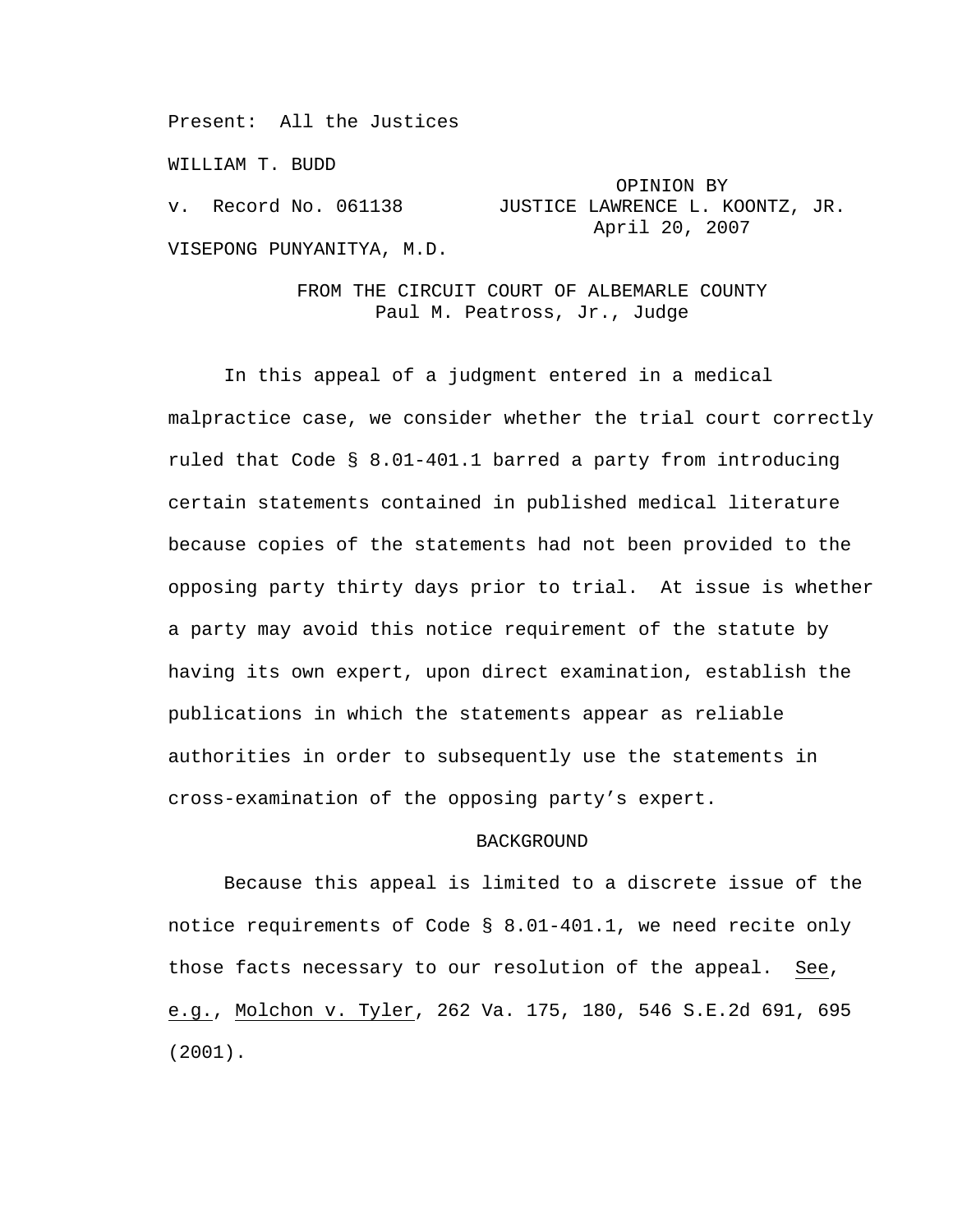On December 27, 2004, William T. Budd filed an amended motion for judgment in the Circuit Court of Albemarle County against Visepong Punyanitya, M.D. alleging that Dr. Punyanitya had been negligent in providing medical care to Budd for recurring back and leg pain.\* Budd alleged in the amended motion for judgment that Dr. Punyanitya had performed multiple spinal surgeries on Budd between October 2000 and February 2002. Following these surgeries, Budd was diagnosed as having "severe compartment syndrome" and "chronic cellulitis in the left lower extremity" causing him constant pain and requiring him to walk with a cane.

Budd contended that prior to beginning treatment, Dr. Punyanitya failed to assess the risk of Budd developing compartment syndrome as a result of the surgeries and to timely diagnose that condition when it developed. Budd sought damages of \$1,600,000.

On January 10, 2006, approximately one month prior to trial, Budd filed in the trial court a "Plaintiff's Designation of Authoritative Literature" stating that "the following literature contain[s] statements that may be used in direct

 $\overline{\phantom{0}}$ 

<sup>\*</sup> Martha Jefferson Hospital was also named as a defendant in the amended motion for judgment. The hospital was subsequently dismissed from the case and is not a party to this appeal.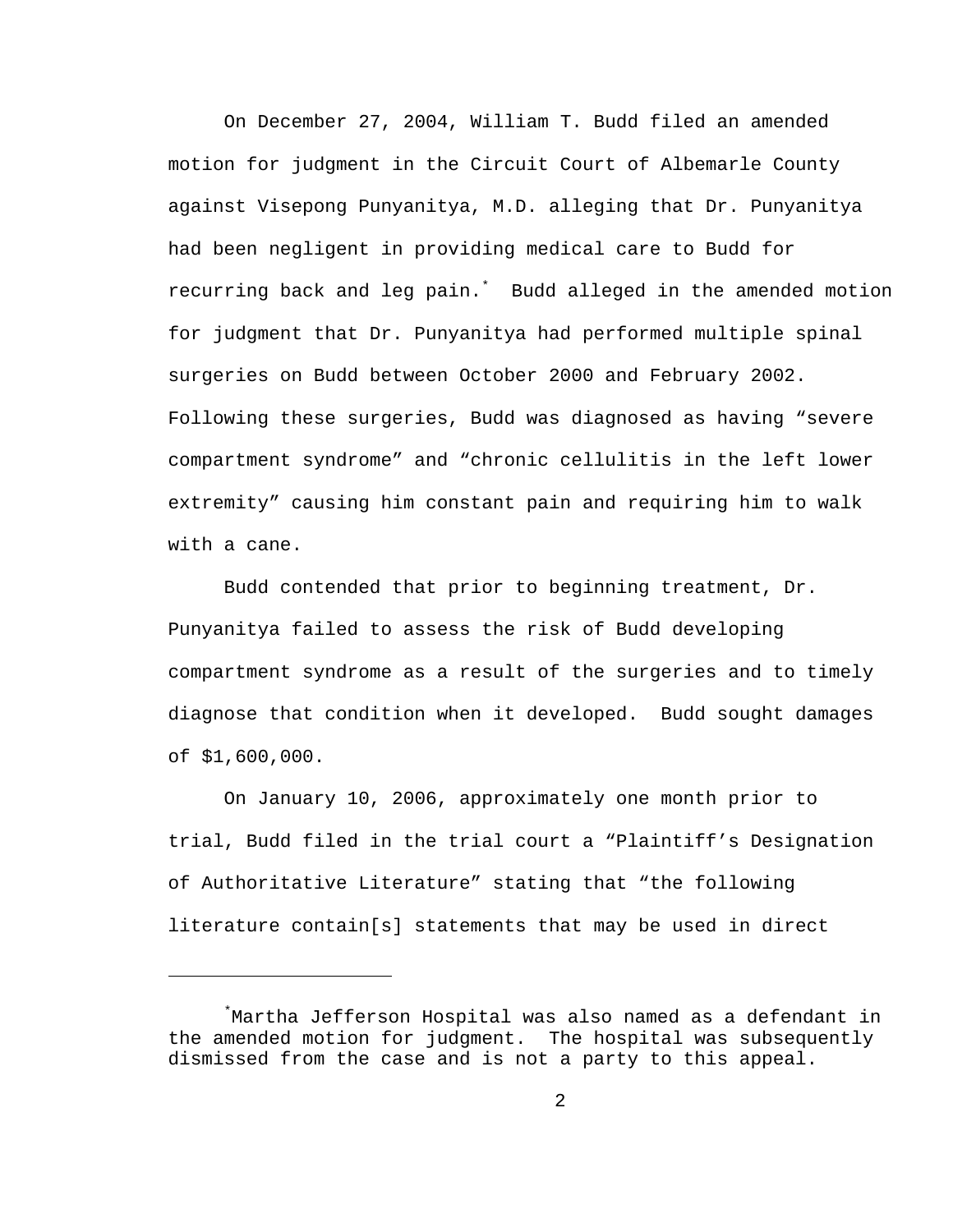examination by plaintiff's experts as reliable authorities in medicine on compartment syndrome." Among the publications listed in the designation were Benjamin Gulli and David Templeman, "Compartment Syndrome of the Lower Extremity," 25 Orthopedic Traumatology: Complex Fractures and Associated Injuries 677, 677-84 (1994) (the Gulli/Templeman article) and Jeff Anglen and James Banovetz, "Compartment Syndrome in the Well Leg Resulting from Fracture-Table Positioning," 1994 Clinical Orthopaedics and Related Research 239, 239-42 (the Anglen/Banovetz article). A copy of the designation was mailed to Dr. Punyanitya's counsel.

Although the designation avers that "[t]he articles attached will contain statements demarked by underlining unless the entire article is designated," apparently no copies of the actual articles, demarked or otherwise, were attached to it. In any event, Budd concedes that he did not provide counsel for Dr. Punyanitya with copies of the designated articles or otherwise indicate the statements within those articles upon which he intended to rely at least thirty days prior to trial.

At trial, Budd called Dr. Daniel E. Gelb, an orthopedic surgeon, as an expert witness. During direct examination of Dr. Gelb, Budd's counsel stated that he had "one little administrative thing I want to do." Budd's counsel then asked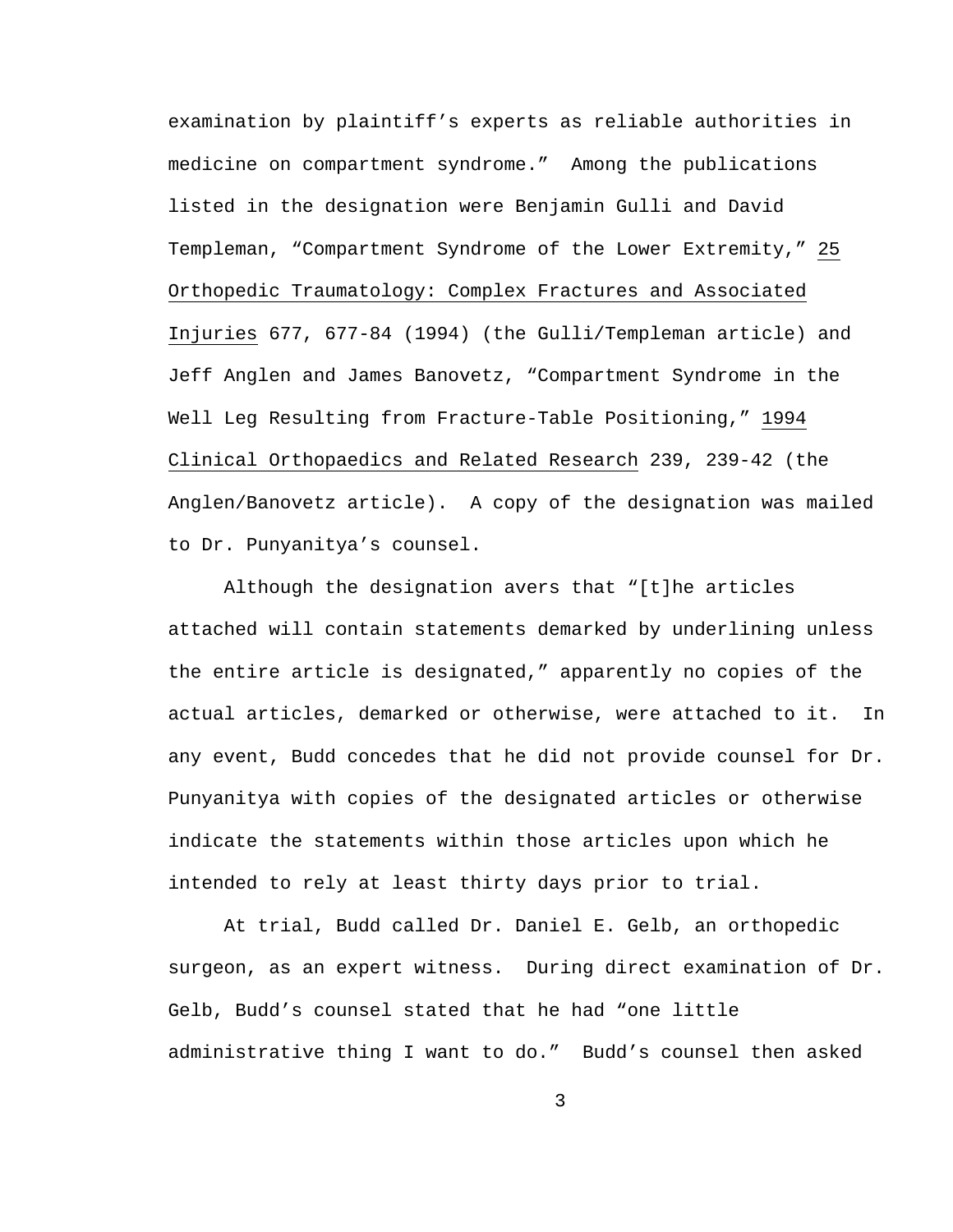Dr. Gelb to confirm that counsel had previously requested Dr. Gelb "to look at some medical literature on [compartment syndrome]" and "form opinions whether they're reliable authorities." Dr. Punyanitya's counsel interposed an objection, stating that "[t]hese documents were not presented to us 30 days before trial, as required by [Code § 8.01-401.1]."

Budd's counsel responded that he only wished to "lay[] a foundation for cross-examination" of Dr. Punyanitya's expert witnesses. Budd's counsel contended that Code § 8.01-401.1 permits a party to establish that a medical publication regarding a particular medical issue is a reliable authority by the testimony of the party's expert witness without first providing the opposing party with copies of the publication thirty days prior to trial. This notice requirement of the statute, Budd's counsel contended, applies only if the party's expert witness would be asked to read statements from the publication into the record on direct examination. Counsel assured the court that Dr. Gelb would not be asked to read any statements from the publications in question.

The trial court sustained Dr. Punyanitya's objection and Budd was not permitted to have Dr. Gelb state an opinion as to whether any publication was a reliable authority regarding compartment syndrome. At that time, Budd did not identify the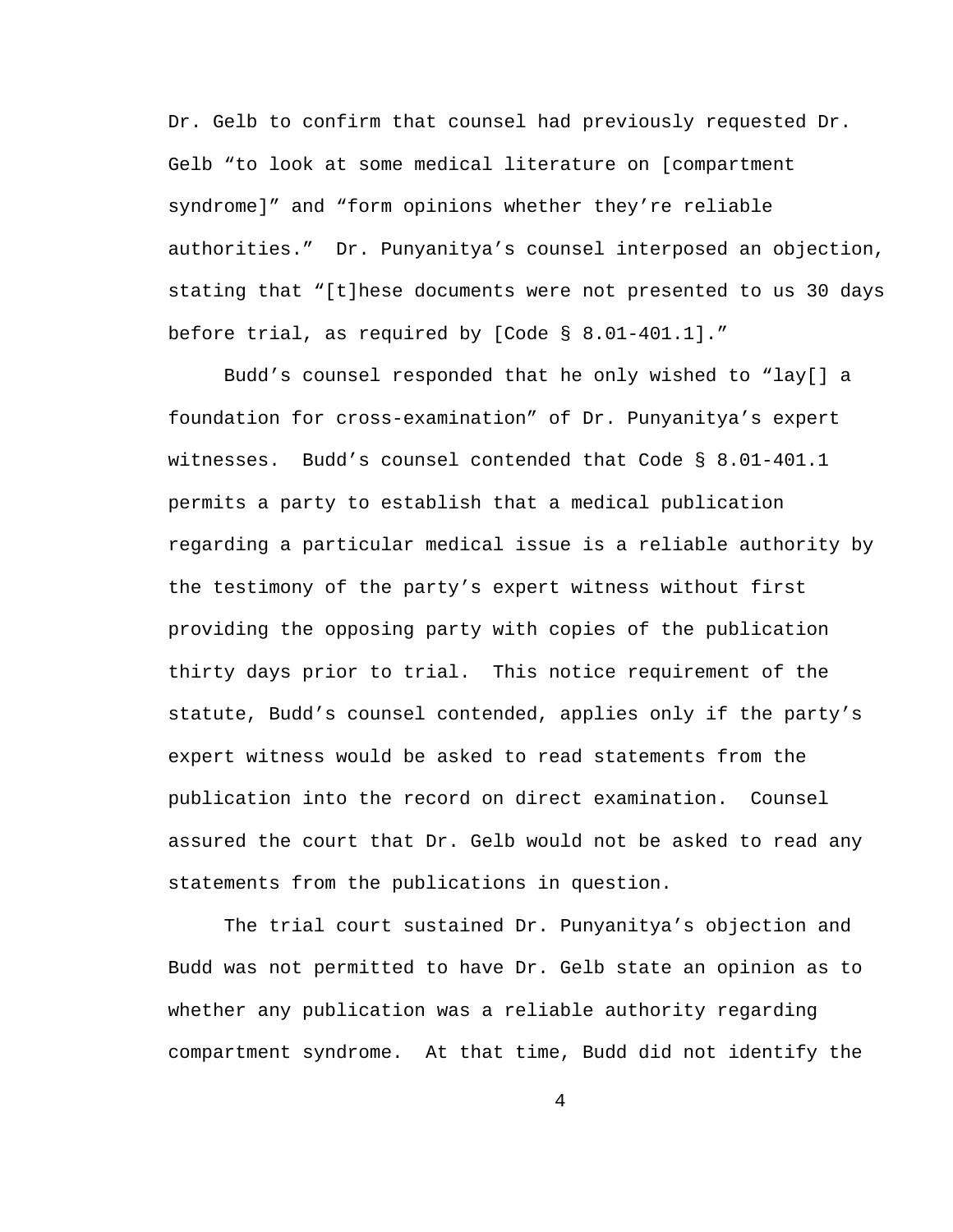publications that he intended to have Dr. Gelb establish as reliable authority regarding compartment syndrome, nor did he proffer any statements in those publications to the trial court for inclusion in the record. During cross-examination of Dr. Punyanitya's expert witnesses, Budd did not seek to introduce any literature regarding compartment syndrome or otherwise attempt to question the experts on any statements in the literature he had previously identified in the designation of authoritative literature filed on January 10, 2006.

At the conclusion of all the evidence, the jury returned its verdict in favor of Dr. Punyanitya. Prior to the entry of a final order on the jury's verdict, Budd filed a motion requesting the trial court to reconsider its ruling barring him from having his expert witness, Dr. Gelb, establish the designated literature as reliable authority for use in crossexamining Dr. Punyanitya's expert witnesses.

For the first time before the trial court, Budd in the motion to reconsider expressly identified and proffered statements from the Gulli/Templeman article and Anglen/Banovetz article that he would have relied upon in his cross-examination of Dr. Punyanitya's expert witnesses. Budd contended that when he deposed those experts prior to trial, neither had indicated familiarity with "any article as a reliable source on the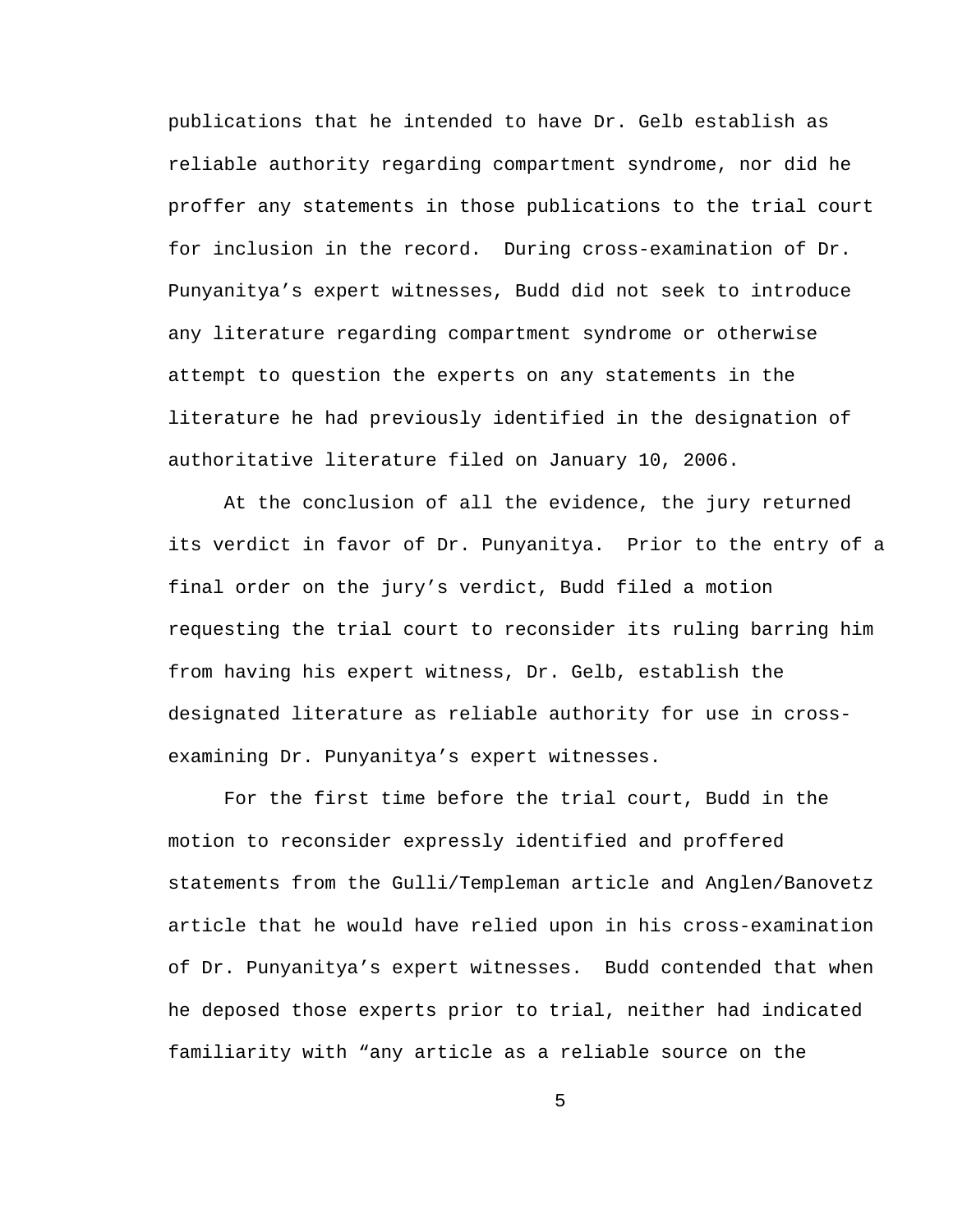subject of compartment syndrome." Accordingly, Budd asserted that where an opposing party's "experts would not agree that an authority is reliable, in order to establish its reliability and thus the basis for its admission into evidence, [a party] must lay that foundation through other means," namely by having the party's own expert do so upon direct examination. In such circumstances, Budd contended that the requirement of Code § 8.01-401.1 to provide the opposing party with copies of the statements contained in the publications thirty days before trial did not apply because the statements were not "intended to be used during **direct** examination." (Emphasis in original.)

Dr. Punyanitya filed a brief opposing Budd's motion for reconsideration, contending that Budd had attempted to introduce the statements contained in the publications through direct examination by having Dr. Gelb establish them as reliable authority. Thus, Dr. Punyanitya contended that the trial court correctly ruled that the thirty day notice requirement of Code § 8.01-401.1 was triggered even if Dr. Gelb was not going to read into the record, or otherwise rely on, any statements contained in the publications. Dr. Punyanitya further contended that Budd had waived any objection to the trial court's ruling because he failed to attempt to have the publications introduced through the testimony of Dr. Punyanitya's expert witnesses.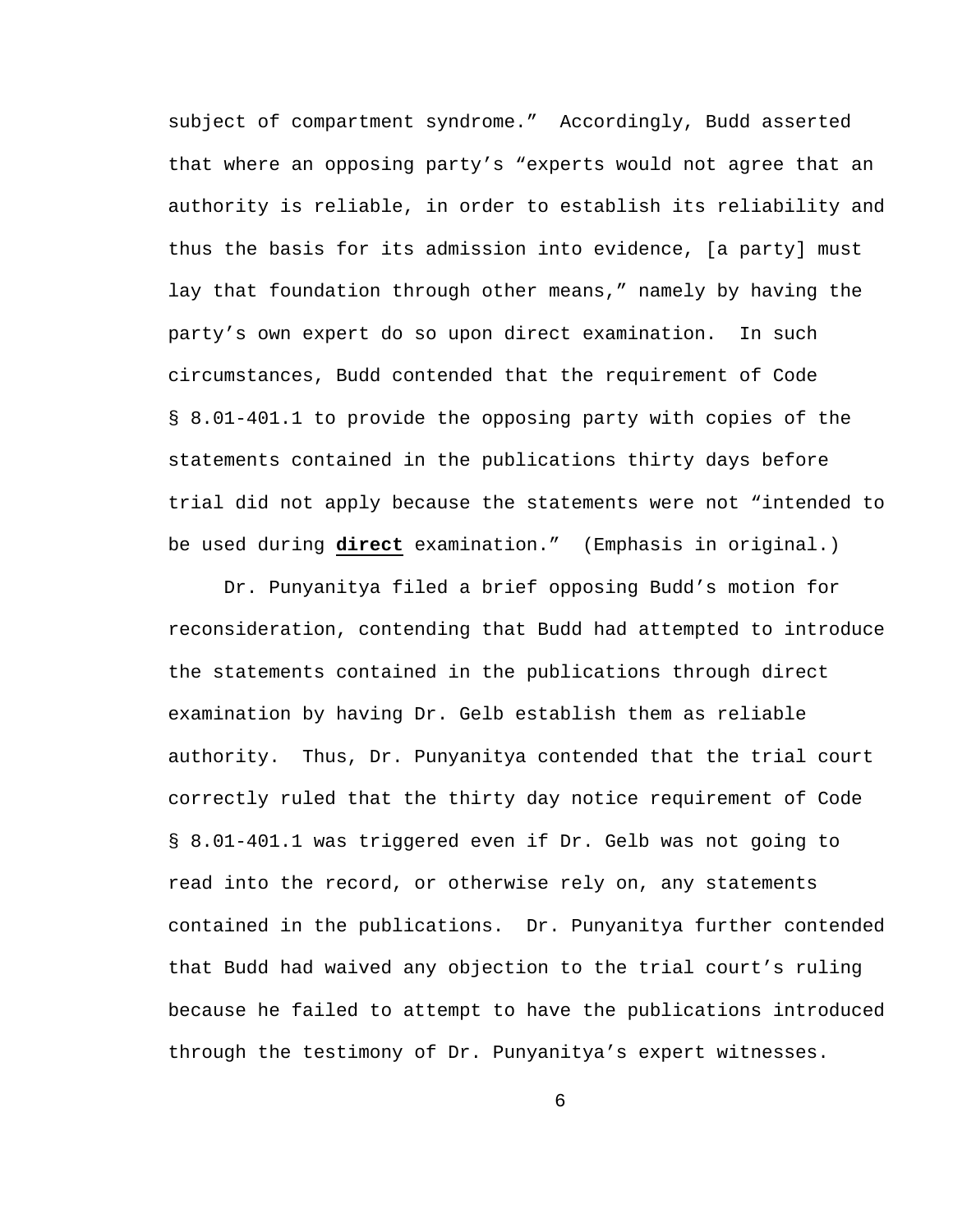Following oral argument on the motion for reconsideration, the trial court entered separate orders dated March 14, 2006 denying the motion for reconsideration and confirming the jury's verdict in favor of Dr. Punyanitya. We awarded Budd an appeal on the following assignment of error:

 The trial court erred in refusing to allow Plaintiff's counsel to establish certain medical articles not previously provided as authoritative literature pursuant to Virginia Code Section 8.01- 401.1 during direct examination of his own standard of care expert in order to lay the foundation for the use of statements from those articles during crossexamination of defense experts, when the articles were not required to be provided to opposing counsel thirty days prior to trial unless introduced during direct examination.

#### DISCUSSION

The parties' arguments in this appeal with respect to the issue raised in Budd's assignment of error are, in all material respects, identical to the arguments presented in the trial court. However, before reaching the merits of those arguments, we will first briefly address two procedural issues raised by Dr. Punyanitya.

Dr. Punyanitya initially contends that Budd waived his right to challenge the trial court's ruling that Dr. Gelb would not be allowed to identify as reliable and authoritative any publications regarding compartment syndrome that had not been provided to Dr. Punyanitya's counsel thirty days prior to trial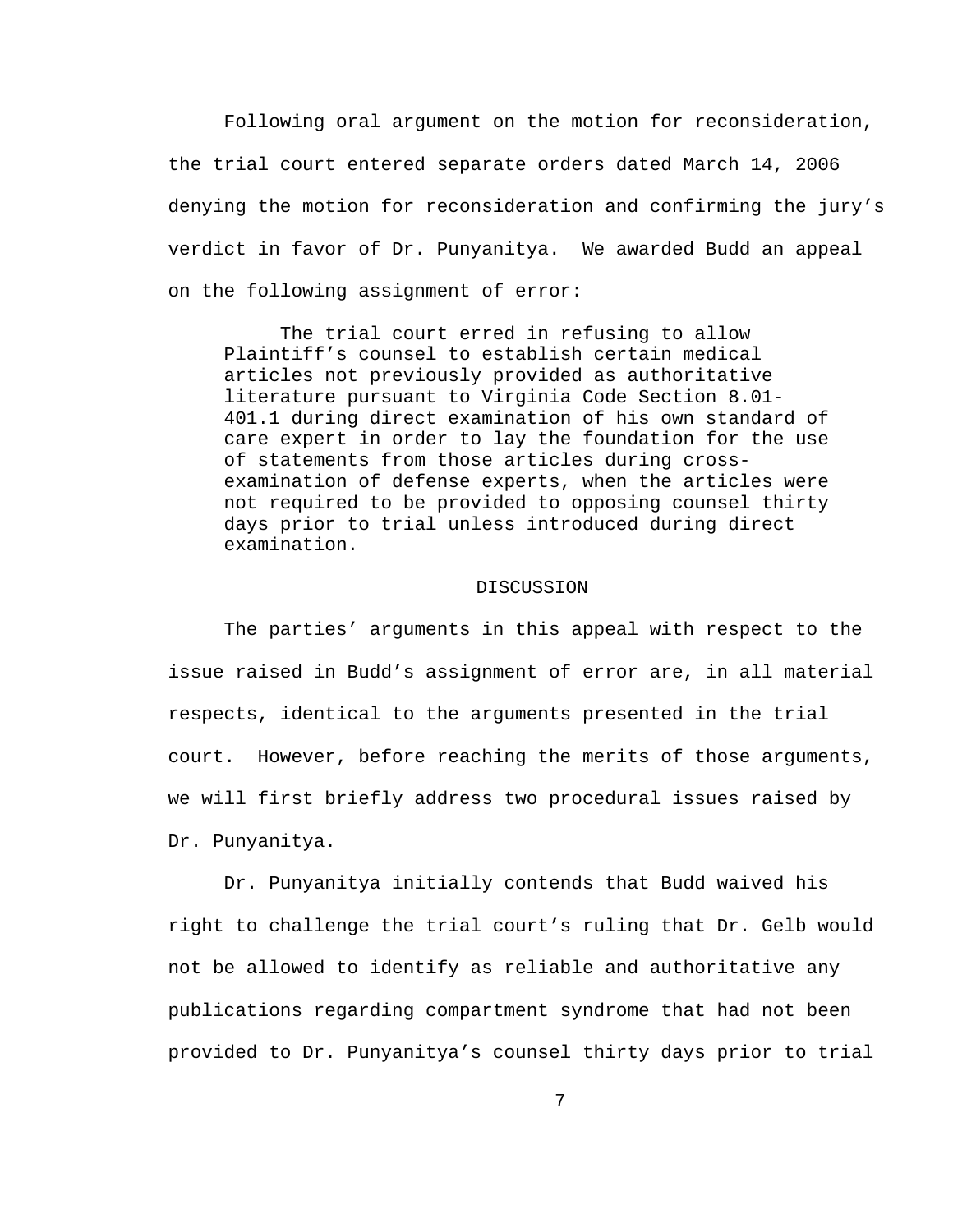because Budd did not make a contemporaneous proffer of those publications when the objection was sustained, but did so only in his motion for reconsideration. We disagree.

Dr. Punyanitya is correct that when a trial court rules that specific evidence will not be admitted because, for example, the evidence lacks relevance, the evidence ought to be proffered to the trial court at the time of the ruling, or as near in time thereafter as is practicable, so that the trial court can, if necessary, reconsider its ruling. See, e.g., Rose v. Jaques, 268 Va. 137, 154, 597 S.E.2d 64, 74 (2004); Whittaker v. Commonwealth, 217 Va. 966, 968-69, 234 S.E.3d 79, 81 (1977). However, in this case the trial court, based upon its interpretation of Code § 8.01-401.1, ruled as a matter of law that Budd would not be permitted to introduce through direct examination of Dr. Gelb any medical literature copies of which had not been provided to opposing counsel thirty days prior to trial. A contemporaneous proffer of specific literature would not have aided the trial court in reconsidering its ruling because the proffer would not have altered the underlying fact that copies of the literature had not been provided to Dr. Punyanitya's counsel thirty days prior to trial.

Next, Dr. Punyanitya reasserts his contention, made in the trial court, that Budd has waived his objection to the trial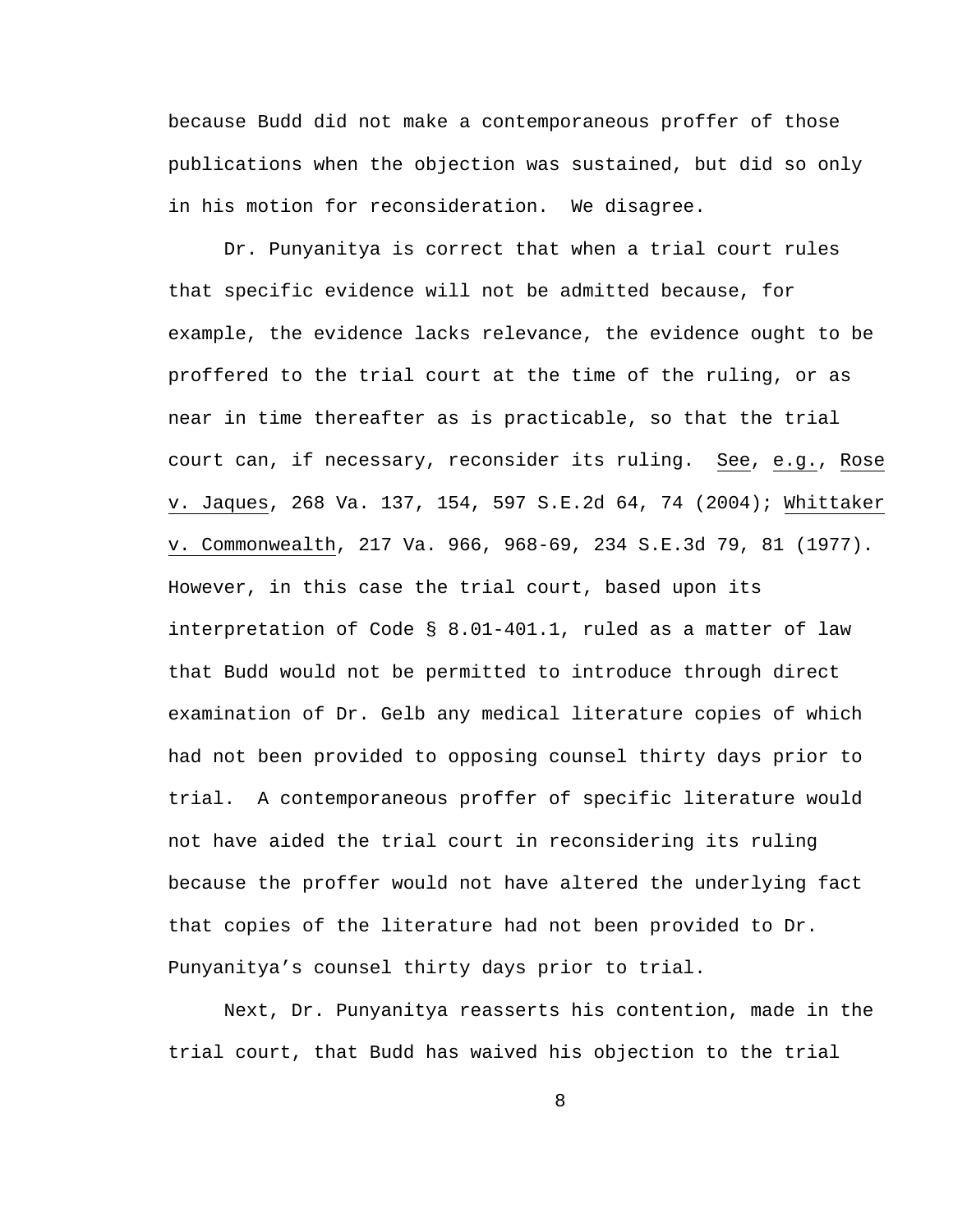court's ruling that Dr. Gelb would not be allowed to identify as reliable authority any medical publications that had not been provided to Dr. Punyanitya's counsel thirty days prior to trial because Budd failed to cross-examine either of Dr. Punyanitya's expert witnesses regarding those publications. This is so, Dr. Punyanitya maintains, because in the absence of any effort by Budd to have the defense experts acknowledge the publications as reliable authorities regarding compartment syndrome, this Court would be left to speculate whether Budd might not have had the publications introduced through their testimony. Again, we disagree.

The issue before this Court is not whether a specific medical publication could and should have been admitted into evidence. Rather, as we have already indicated, the sole issue is whether the trial court erred in ruling that Code § 8.01-401.1 requires a party to provide to an opposing party thirty days prior to trial copies of publications which the party will establish as reliable authority through direct examination of its own expert solely for the purpose of having those publications available for use in the subsequent crossexamination of the opposing party's expert witnesses. In the context of that issue, we are not required to speculate whether Dr. Punyanitya's experts would have acknowledged the medical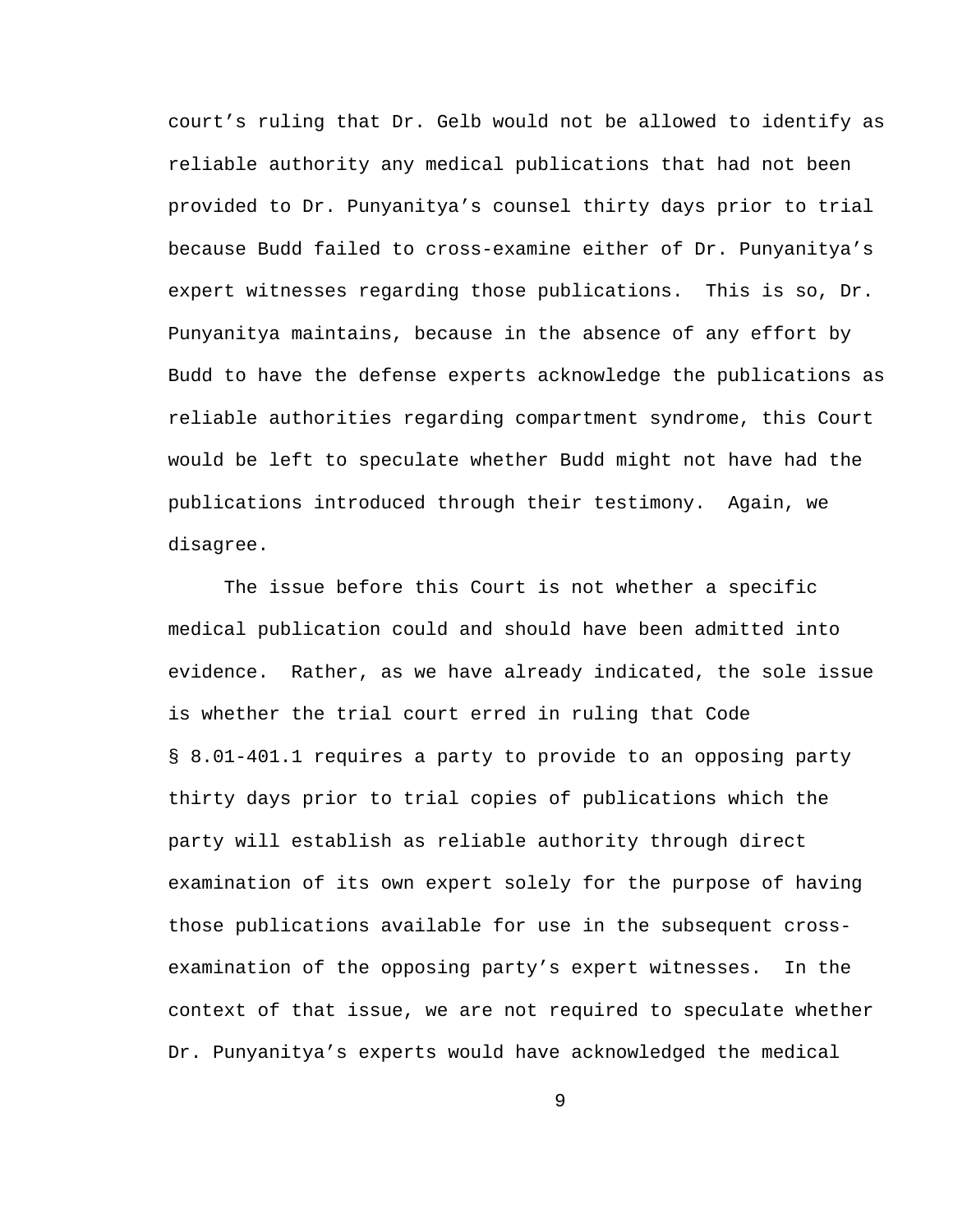publications as reliable authorities so that Budd could use them in cross-examination of these experts. Moreover, Budd's apparent election not to attempt to establish the publications as reliable authority by cross-examination of the defense experts does not establish a waiver of the issue whether Budd should have been permitted to establish the publications as reliable authority through the direct testimony of Dr. Gelb.

We now turn to the issue raised by Budd's sole assignment of error. Because the trial court ruled as a matter of law that Code § 8.01-401.1 required Budd to provide Dr. Punyanitya with copies of the statements contained in the publications in question thirty days prior to trial, the issue before this Court is one of statutory interpretation. Under well-established principles, an issue of statutory interpretation is a pure question of law which we review de novo. Crawford v. Haddock, 270 Va. 524, 528, 621 S.E.2d 127, 129 (2005); Ainslie v. Inman, 265 Va. 347, 352, 577 S.E.2d 246, 248 (2003). When the language of a statute is unambiguous, we are bound by the plain meaning of that language. Campbell v. Harmon, 271 Va. 590, 597-98, 628 S.E.2d 308, 311-12 (2006); Virginia Polytechnic Inst. & State Univ. v. Interactive Return Serv., 271 Va. 304, 309, 626 S.E.2d 436, 438 (2006). Furthermore, we must give effect to the legislature's intention as expressed by the language used in the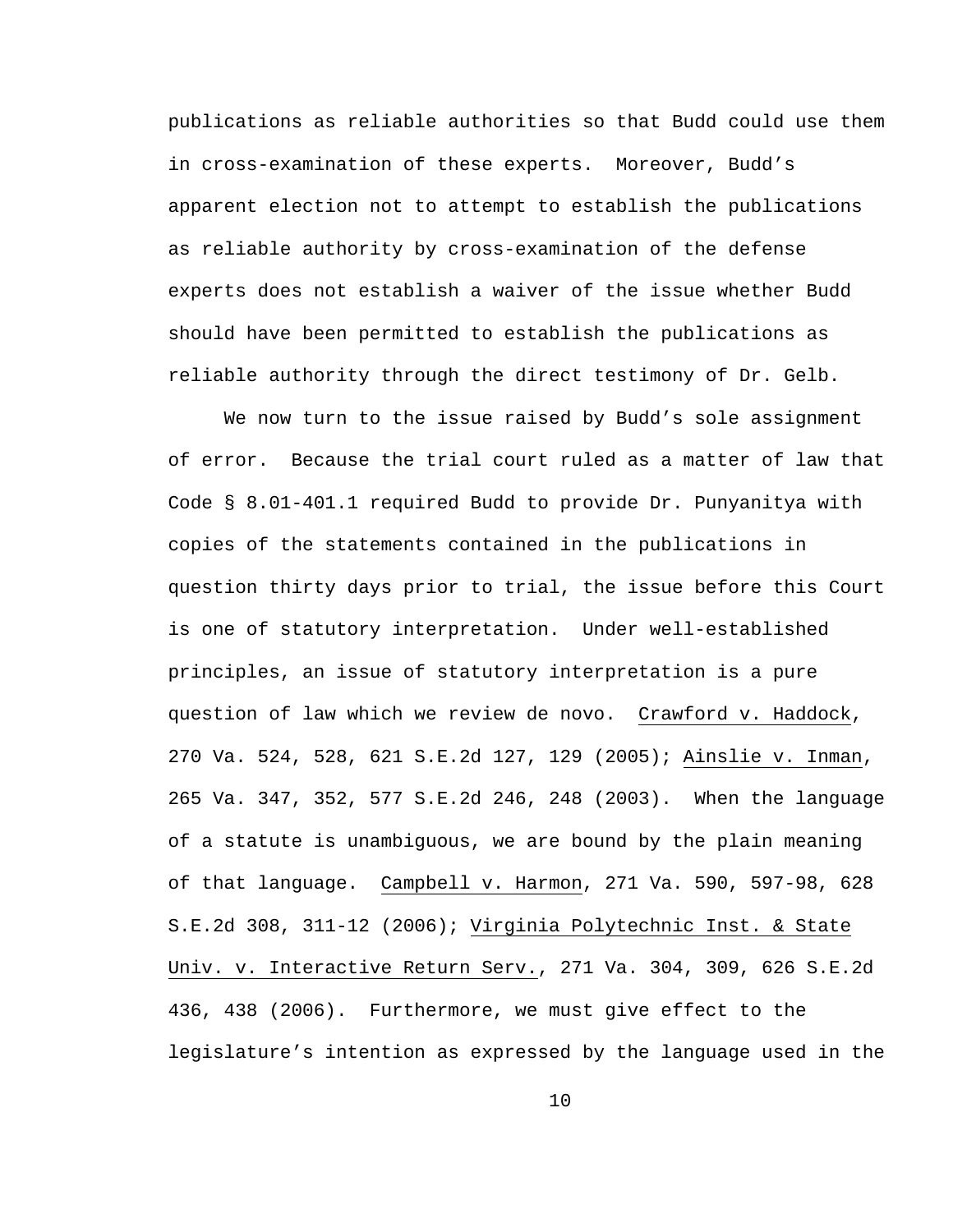statute unless a literal interpretation of the language would result in a manifest absurdity. Boynton v. Kilgore, 271 Va. 220, 227, 623 S.E.2d 922, 925-26 (2006); Williams v. Commonwealth, 265 Va. 268, 271, 576 S.E.2d 468, 470 (2003); Woods v. Mendez, 265 Va. 68, 74-75, 574 S.E.2d 263, 266 (2003).

Code § 8.01-401.1, which as a whole addresses the role of expert witnesses and provides an exception to the hearsay rule in civil cases generally, in relevant part provides:

To the extent called to the attention of an expert witness upon cross-examination or relied upon by the expert witness in direct examination, statements contained in published treatises, periodicals or pamphlets on a subject of history, medicine or other science or art, established as a reliable authority by testimony or by stipulation shall not be excluded as hearsay. If admitted, the statements may be read into evidence but may not be received as exhibits. If the statements are to be introduced through an expert witness upon direct examination, copies of the statements shall be provided to opposing parties thirty days prior to trial unless otherwise ordered by the court.

(Emphasis added.)

We previously addressed the operation of this language, which was added to Code § 8.01-401.1 by amendment in 1994, in Weinberg v. Given, 252 Va. 221, 226, 476 S.E.2d 502, 504 (1996). In that case, we explained that the effect of the 1994 amendment was to "permit[] the hearsay content of such articles to be read into the record as substantive evidence, provided no other evidentiary rule prohibits such admission." Cf. Todd v.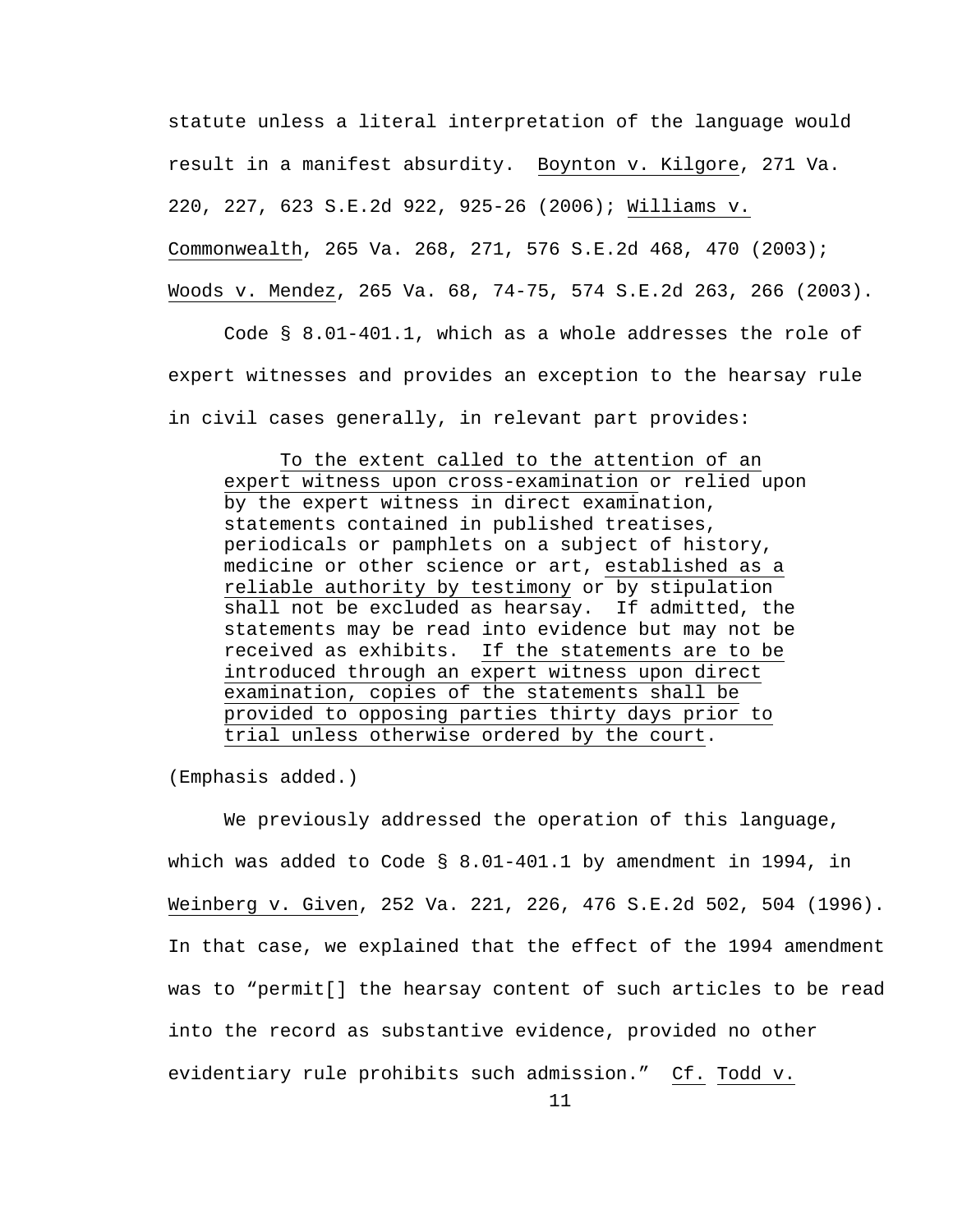Williams, 242 Va. 178, 182-83, 409 S.E.2d 450, 452-53 (1991)(holding, prior to the amendment of Code § 8.01-401.1, that it was error to permit an expert witness to refer to authoritative literature during testimony). Subsequently, in May v. Caruso, 264 Va. 358, 362-63, 568 S.E.2d 690, 692 (2002), we held that the trial court did not abuse its discretion in refusing to permit a party to have its expert introduce statements from voluminous authoritative literature because, in providing copies of that literature to opposing counsel under the thirty day notice requirement of Code § 8.01-401.1, the party failed to identify for opposing counsel the specific statements that would be relied upon. We are now called on to consider further the specific circumstances that will trigger that notice requirement pursuant to the emphasized language of the statute indicated above.

The plain language of the statute makes clear that the thirty day notice requirement applies only to "statements [that] are to be introduced through an expert witness upon direct examination." Budd reads the additional language of the statute to permit an expert witness upon direct examination merely to "establish[] as a reliable authority" the published literature in question without introducing into evidence through that expert specific statements therein so that the statements can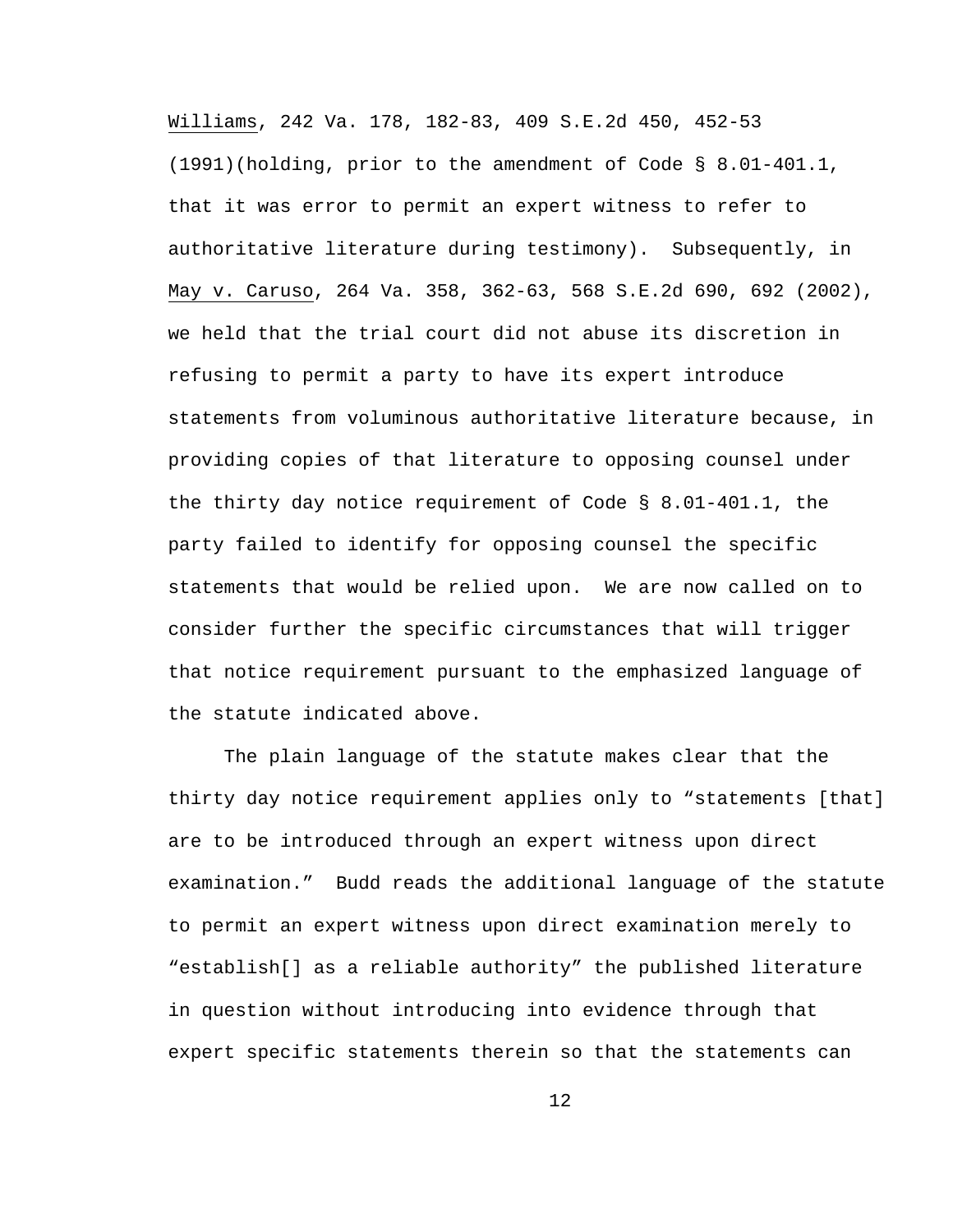later be "called to the attention of an expert witness upon cross-examination," at which time they would be "introduced" in evidence. Budd contends that this is a proper reading of the statute because the 1994 amendment effectively overruled our prior holding in Hopkins v. Gromovsky, 198 Va. 389, 395, 94 S.E.2d 190, 194 (1956), that a litigant may cross-examine an expert witness in order to test the expert's knowledge and accuracy by reading excerpts from authoritative literature, but only if the expert agrees that the literature is reliable and authoritative. See also Griffett v. Ryan, 247 Va. 465, 473, 443 S.E.2d 149, 154 (1994); Todd, 242 Va. at 182-83, 409 S.E.2d at 452-53. The thrust of Budd's contention then is that the statute now permits a party through the cross-examination of an opposing party's expert witness to introduce as substantive evidence statements from medical literature which have been established previously as reliable authority through the direct testimony of a party's own expert witness without triggering the statute's thirty day notice requirement. We disagree.

As we made clear in Weinberg, the effect of the 1994 amendment to Code § 8.01-401.1 was to create an exception to the hearsay rule in order to permit the introduction of authoritative literature as substantive evidence. And, as amended, the statute unquestionably permits statements in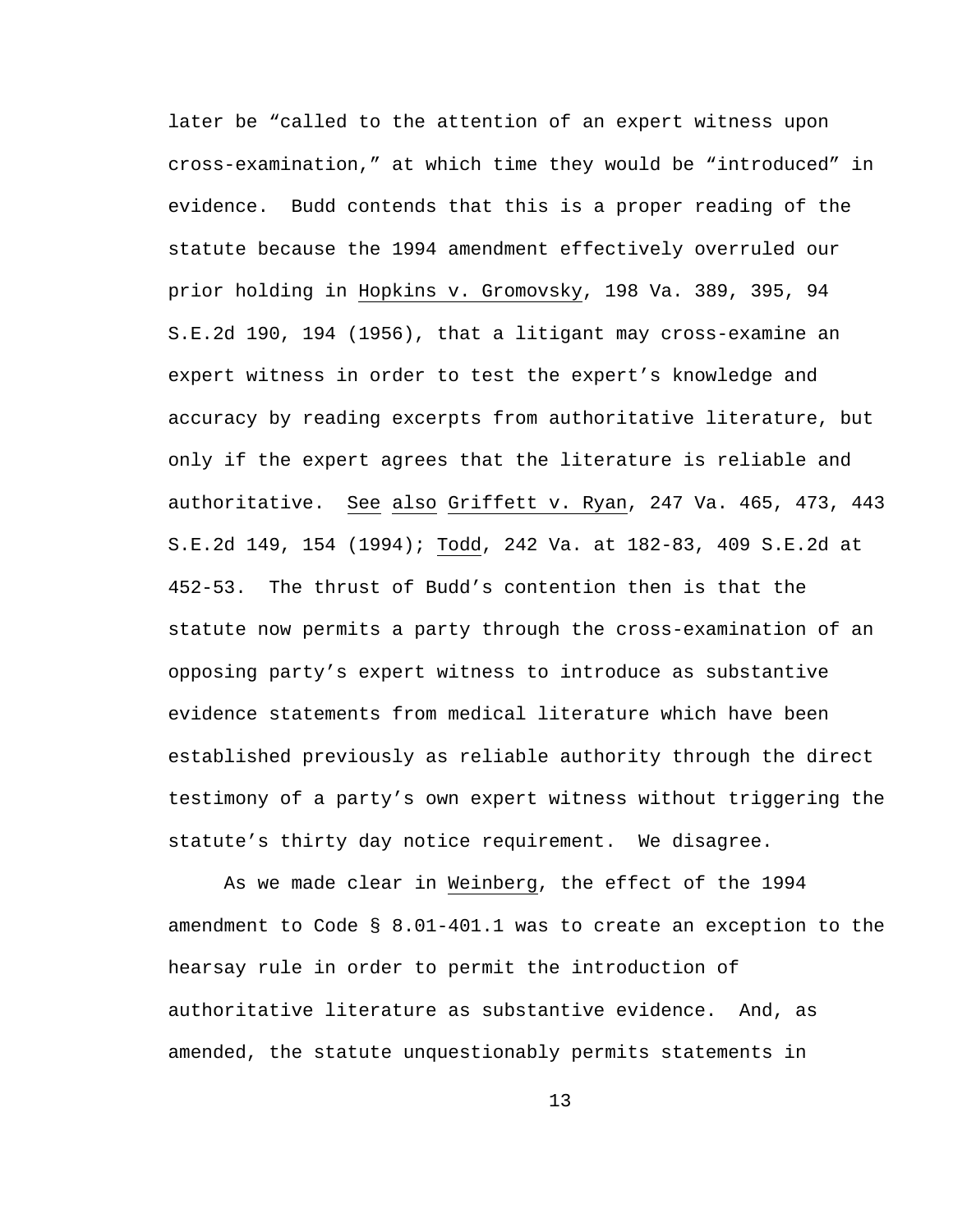authoritative literature to be "called to the attention of an expert witness upon cross-examination." However, as we said in Hopkins:

"There is a distinction between the use of medical or other scientific books for the purpose of crossexamination merely and to test the knowledge and reading and accuracy of the witness who is on the stand and the use of such books by reading them directly or indirectly to the jury on crossexamination, not for the purpose of testing the learning, reading, or accuracy of the witness, but in order to get their contents and the opinions of their authors before the jury."

198 Va. at 395, 94 S.E.2d at 194 (quoting 32 C.J.S., Evidence, § 574, p. 429)

Thus, prior to the amendment of the statute, the rule from Hopkins permitted a party, without violating the hearsay rule, to cross-examine an opposing party's expert witness through the use of statements in authoritative literature. Nothing in the language of Code § 8.01-401.1 remotely suggests that the legislature intended to overrule Hopkins and its progeny, and those cases remain effective law. So long as the statements from authoritative literature are used solely for the purpose of testing an expert's knowledge, reading and accuracy in a field of expertise, and are not read directly or indirectly to the jury as substantive evidence regarding the contents of the literature or the opinions of its author, neither the hearsay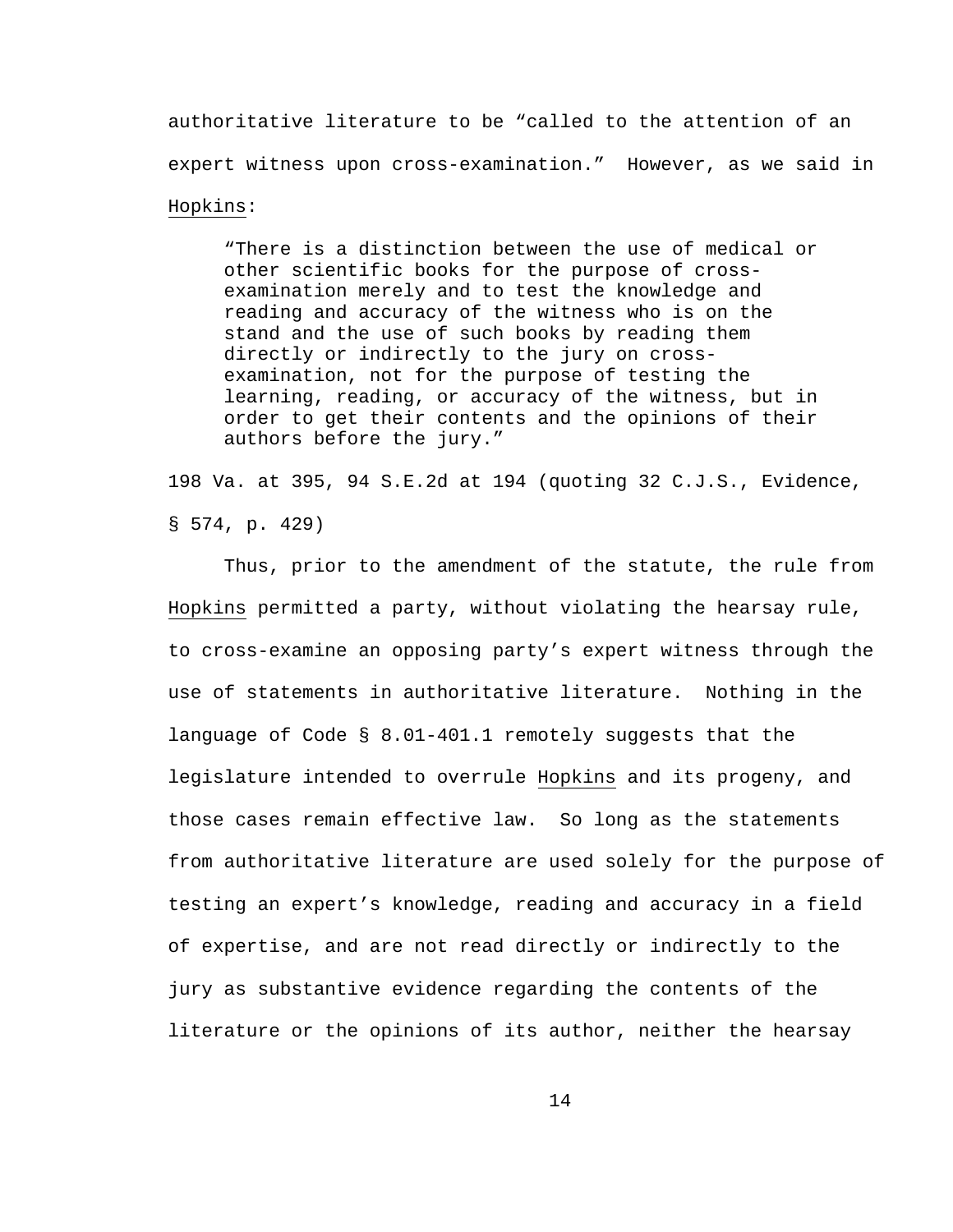rule nor the exception thereto found in Code § 8.01-401.1 is implicated.

Budd concedes that he intended to have statements from the medical publications in question introduced as substantive evidence in support of his claims against Dr. Punyanitya. Having failed to supply opposing counsel with copies of the statements thirty days prior to trial, he also concedes that he could not introduce the publications through his own expert's testimony upon direct examination. Thus, anticipating that Dr. Punyanitya's experts would not, or could not, acknowledge that the publications containing the statements Budd intended to rely upon were reliable authorities, he sought to "lay a foundation" for their introduction by having his own expert do so as an "administrative" matter.

It is readily apparent from the express language of the statute that the purpose of the thirty day notice requirement contained in Code § 8.01-401.1 is to limit the hearsay exception the statute otherwise provides so as to safeguard the opposing party's right to meaningful cross-examination of the expert witness. May, 264 Va. at 362, 568 S.E.2d at 692. The concept of a meaningful cross-examination is not satisfied when a party is denied the prior opportunity to review and formulate a response to the published statements introduced into evidence as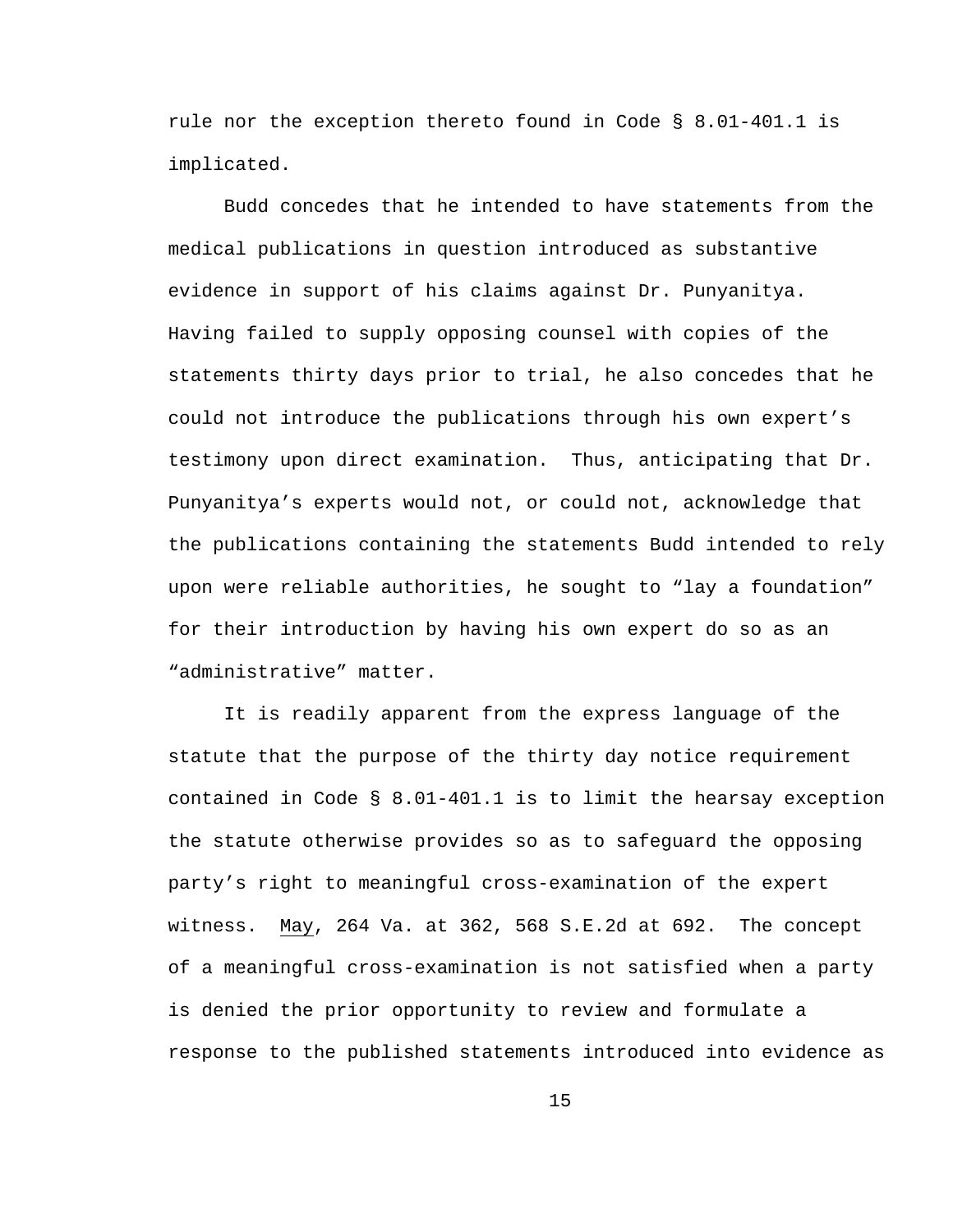reliable authority during the direct testimony of the opposing party's expert witness.

The crux of the issue presented in this case is then whether the language of the statute contemplates, as Budd maintains, a distinction between merely "laying a foundation" to establish published literature as reliable authority for the subsequent introduction of that literature as substantive evidence and the introduction of published literature in evidence during the direct examination of the proponent's expert witness. The language of the statute makes no such distinction. The fact that statements from the literature established as reliable authority upon the direct testimony of the proponent's expert witness will not be read into the record, if at all, until a subsequent cross-examination of an opposing expert witness does not alter the conclusion that in the context of the language of Code § 8.01-401.1 the statements upon which the proponent intends to rely have been "introduced through an expert witness upon direct examination."

Moreover, if we were to adopt Budd's construction of the statute, a party could successfully circumvent the statute's thirty day notice requirement, and the hearsay rule, by having its expert essentially vouch for the reliability and authority of any number of publications which his opponent has never seen